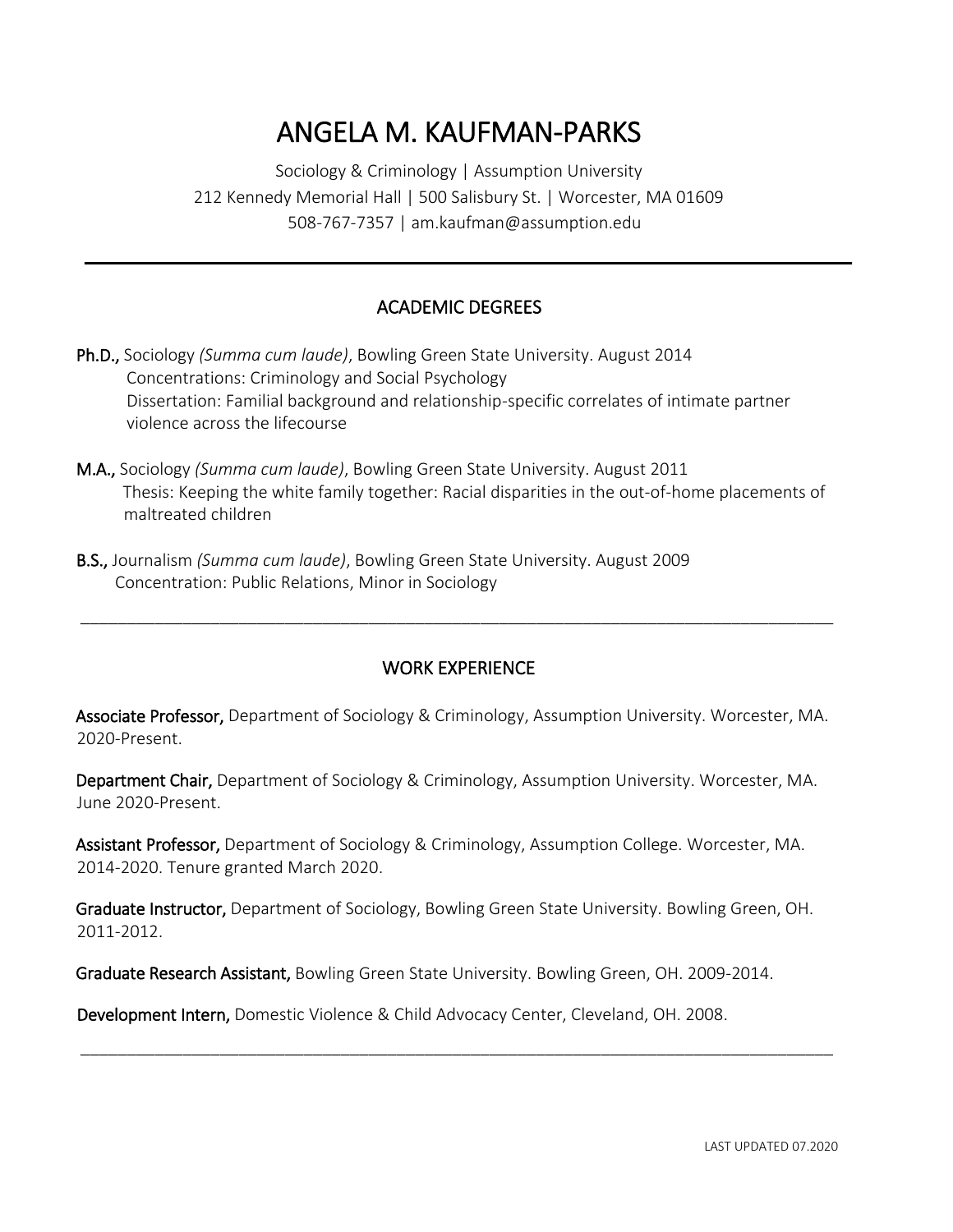## PUBLICATIONS

Kaufman-Parks, A.M., Longmore, M.A., Manning, W.D., & Giordano, P.C. (In press). The long reach of peer influence on emerging adults' sexual behaviors. (Invited book chapter in E.M. Morgan & M. van Dulmen, *Sexuality and Emerging Adulthood*).

Kaufman-Parks, A.M., Longmore, M.A., Giordano, P.C., & Manning, W.D. (2019). Inducing jealousy and intimate partner violence among young adults. *Journal of Social and Personal Relationships, 36,* 2802- 2823.

Kaufman-Parks, A.M. (2018). Defense against attack*.* In T.K. Shackelford & V. Weekes-Shackelford (Eds.), *Encyclopedia of Evolutionary Psychological Science, Living Edition* (pp. 1-4). Springer International Publishing. https://doi.org/10.1007/978-3-319-16999-6\_903-1.

Kaufman-Parks, A.M. (2018). History of abuse*.* In T.K. Shackelford & V. Weekes-Shackelford (Eds.), *Encyclopedia of Evolutionary Psychological Science, Living Edition* (pp. 1-9). Springer International Publishing. https://doi.org/10.1007/978-3-319-16999-6\_911-1.

Kaufman-Parks, A.M., DeMaris, A., Giordano, P.C., Manning, W.D., & Longmore, M.A. (2018). Familial effects on intimate partner violence perpetration across adolescence and young adulthood. *Journal of Family Issues, 39,* 1933-1961.

Kaufman-Parks, A.M., DeMaris, A. Giordano, P.C., Manning, W.D., & Longmore, M.A. (2018). Intimate partner violence perpetration from adolescence to young adulthood: Trajectories and the role of familial factors. *Journal of Family Violence, 33,* 27-41.

Kaufman-Parks, A.M., DeMaris, A., Giordano, P.C., Manning, W.D., & Longmore, M.A. (2017). Parents and partners: Moderating and mediating influences on intimate partner violence across adolescence and young adulthood. *Journal of Social and Personal Relationships, 34,* 1295-1323.

Giordano, P.C., Kaufman, A.M., Manning, W.D., & Longmore, M.A. (2015). Teen dating violence: The influence of friendships and school context. *Sociological Focus, 48,* 150-171.

Kaufman, A.M. (2013). Keeping the white family together: Racial disparities in the out-of-home placements of maltreated children. *Advances in Applied Sociology, 3*, 320-328.

## WORKS IN PROGRESS

\_\_\_\_\_\_\_\_\_\_\_\_\_\_\_\_\_\_\_\_\_\_\_\_\_\_\_\_\_\_\_\_\_\_\_\_\_\_\_\_\_\_\_\_\_\_\_\_\_\_\_\_\_\_\_\_\_\_\_\_\_\_\_\_\_\_\_\_\_\_\_\_\_\_\_\_\_\_\_\_\_

Kaufman-Parks, A.M., Longmore, M.A., DeMaris, A., Manning, W.D., & Giordano, P.C. The effects of parents and peers on young adults' sexual non-exclusivity. (Manuscript in preparation)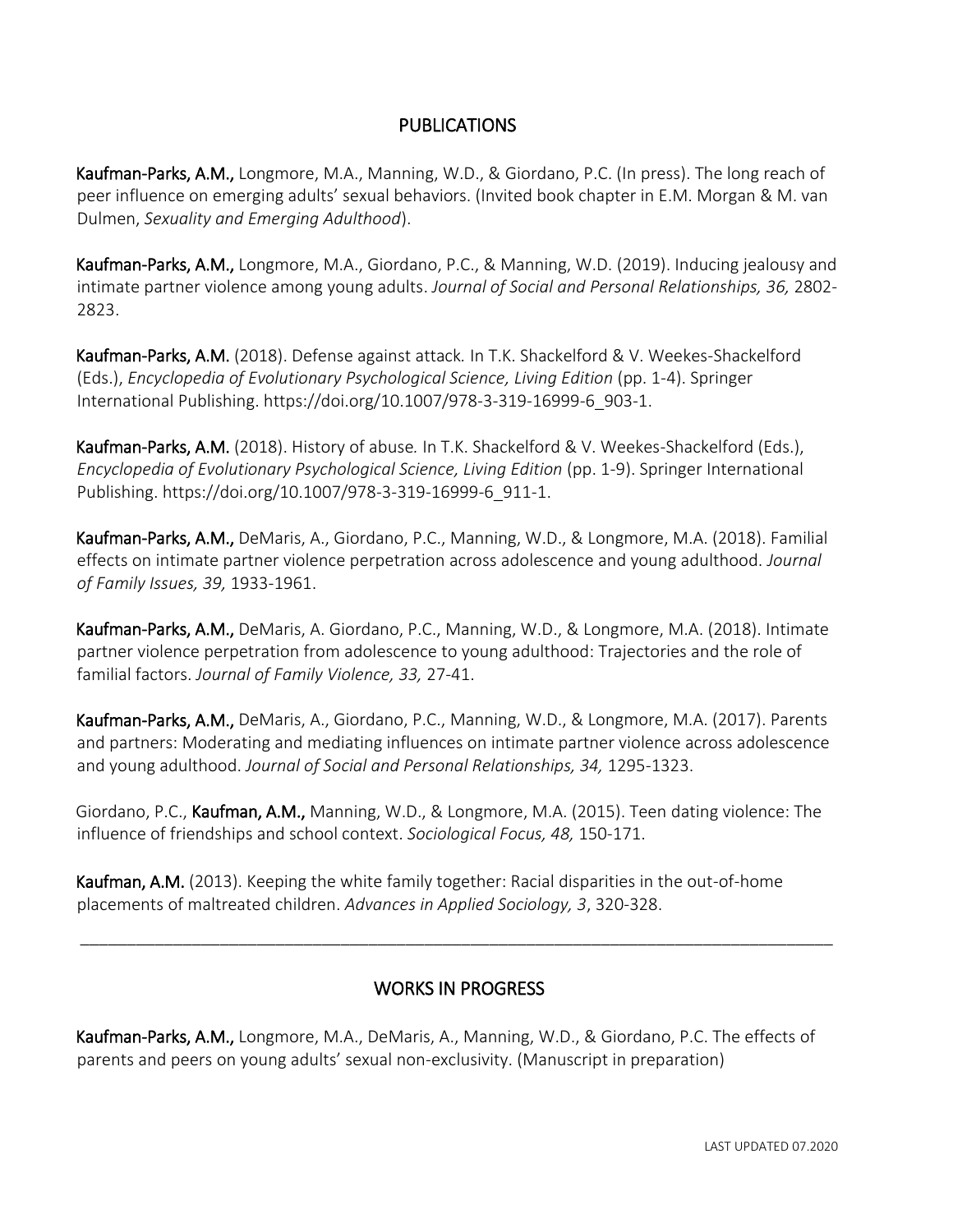Manning, W.D., Kaufman-Parks, A.M., Longmore, M.A., Giordano, P.C., & Schondelmyer, E. Sexual non-exclusivity in emerging adulthood: Relationship and social determinants. (Manuscript in preparation)

Longmore, M.A., Kaufman-Parks, A.M., Giordano, P.C., & Manning, W.D. The influence of parents, peers, and partners on trajectories of substance use and intimate partner violence. (Manuscript in preparation)

Kaufman-Parks, A.M. Police presence, community-level arrests, and domestic violence: Evidence for general and specific deterrence. (Manuscript in preparation)

# PROFESSIONAL PRESENTATIONS

\_\_\_\_\_\_\_\_\_\_\_\_\_\_\_\_\_\_\_\_\_\_\_\_\_\_\_\_\_\_\_\_\_\_\_\_\_\_\_\_\_\_\_\_\_\_\_\_\_\_\_\_\_\_\_\_\_\_\_\_\_\_\_\_\_\_\_\_\_\_\_\_\_\_\_\_\_\_\_\_

Kaufman-Parks, A.M., Longmore, M.A., DeMaris, A., Manning, W.D., & Giordano, P.C. (2019, October). The effects of parents and peers on young adults' sexual non-exclusivity. Paper presented at the 9<sup>th</sup> biennial conference of the Society for the Study of Emerging Adulthood, Toronto, Canada.

Kaufman-Parks, A.M. (2019, April). Familial and gendered influences on adolescents' and young adults' experiences with intimate partner violence. Presented at Assumption College's third annual Women's Studies Faculty Lecture, Worcester, MA.

Kaufman-Parks, A.M., Longmore, M.A., Giordano, P.C. & Manning, W.D. (2018, August). Inducing jealousy and intimate partner violence among young adults. Paper presented at the annual meeting of the American Sociological Association, Philadelphia, PA.

Kaufman-Parks, A.M., DeMaris, A., Giordano, P.C., Longmore, M.A., & Manning, W.D. (2017, November). The effects of physical maltreatment and early relationship quality on intimate partner infidelity in young adulthood. Poster presented at the annual meeting of the American Society of Criminology, Philadelphia, PA.

Kaufman-Parks, A.M. (2016, May). Prisoner Rehabilitation and Reentry: Working with Hector Reyes House. Faculty presentation at Assumption College's annual Community Service Learning Workshop, Worcester, MA.

Kaufman-Parks, A.M., DeMaris, A., Giordano, P.C., Manning, W.D. & Longmore, M.A. (2015, November). Parents and partners: Moderating and mediating influences on IPV across adolescence and young adulthood. Poster presented at the annual meeting of the American Society of Criminology, Washington, D.C.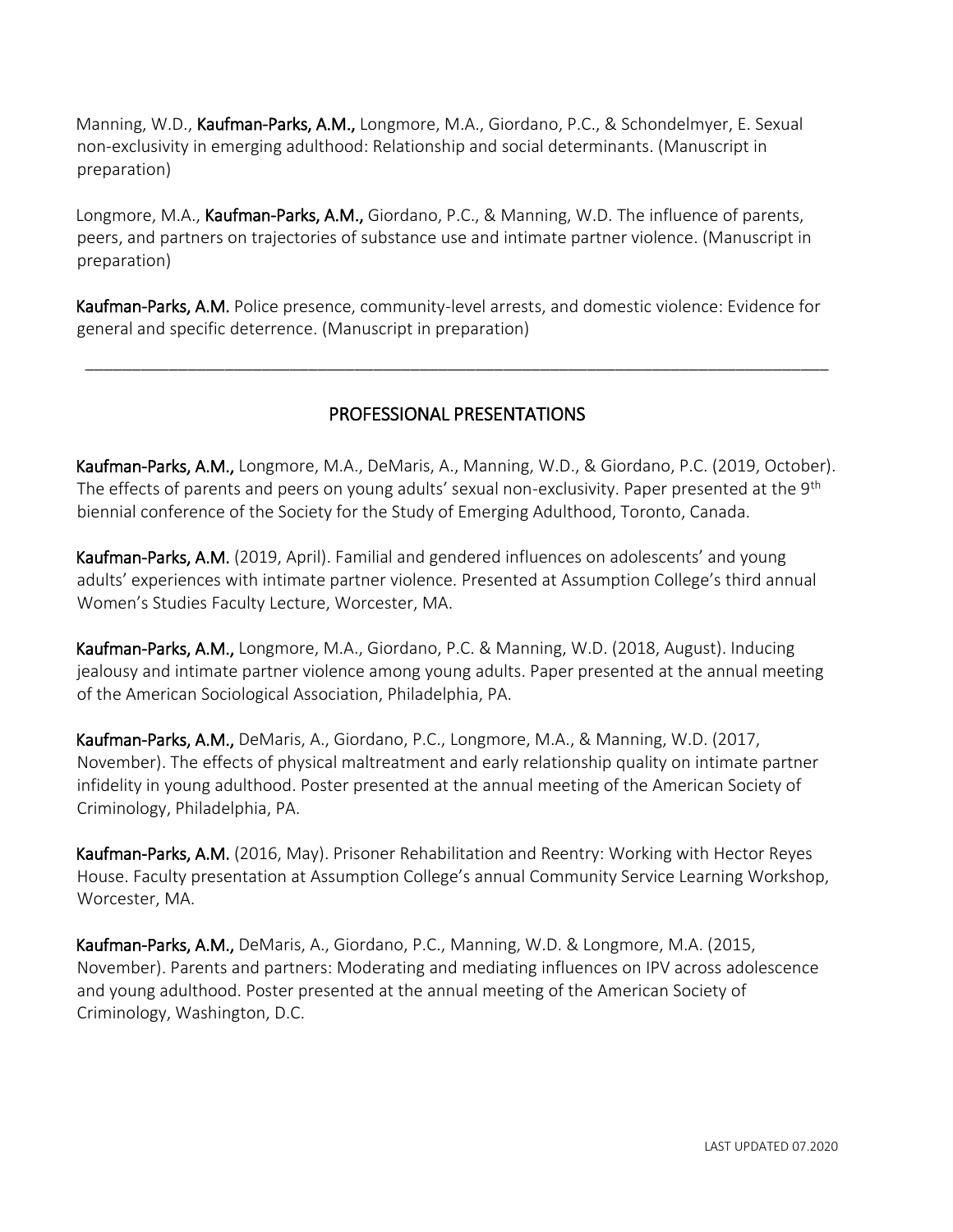Kaufman, A.M., & DeMaris, A. (2015, April). Exploring the trajectory and patterning of IPV perpetration from adolescence to young adulthood: A growth-curve analysis. Poster presented at the annual meeting of the Population Association of America, San Diego, CA.

Kaufman, A.M., DeMaris, A., Giordano P.C., Manning, W.D., & Longmore, M.A. (2014, November). The influence of familial background factors on intimate partner violence across adolescence and young adulthood. Paper presented at the annual meeting of the American Society of Criminology, San Francisco, CA.

Giordano, P.C., Kaufman A.M., Manning, W.D., & Longmore, M.A. (2013, November). Adolescent dating violence: The influence of friendships and school context. Paper presented at the annual meeting of the American Society of Criminology, Atlanta, GA.

Demuth, S., & Kaufman, A.M. (2013, March). Ethnicity, social class, and pretrial detention in federal drug cases: Are Latino citizens being treated like an alien other? Invited presentation at the Center for Family and Demographic Research, Bowling Green State University, Bowling Green, OH.

Kaufman, A.M. (2012, November). Selecting into violence: Do race, self-esteem and self-efficacy matter? Poster presented at the annual meeting of the American Society of Criminology, Chicago, IL.

Kaufman, A.M. (2012, April). Keeping the white family together: Racial disparities in the out-of-home placements of maltreated children. Paper presented at the annual meeting of the Southwestern Social Science Association, San Diego, CA.

Kaufman, A.M. (2011, November). Understanding adult criminality among maltreated children: Does placement matter? Paper presented at the annual meeting of the American Society of Criminology, Washington, D.C.

Demuth, S., & Kaufman, A.M. (2011, November). Do social class differences explain racial and ethnic disparities in federal pretrial detention? Paper presented at the annual meeting of the American Society of Criminology, Washington, D.C.

# TEACHING EXPERIENCE

\_\_\_\_\_\_\_\_\_\_\_\_\_\_\_\_\_\_\_\_\_\_\_\_\_\_\_\_\_\_\_\_\_\_\_\_\_\_\_\_\_\_\_\_\_\_\_\_\_\_\_\_\_\_\_\_\_\_\_\_\_\_\_\_\_\_\_\_\_\_\_\_\_\_\_\_\_\_\_\_\_

## Assumption University

SOC 121: Principles of Sociology SOC 300: Statistics SOC 465: Sociological Research Methods CRM 130: Introduction to the Criminal Justice System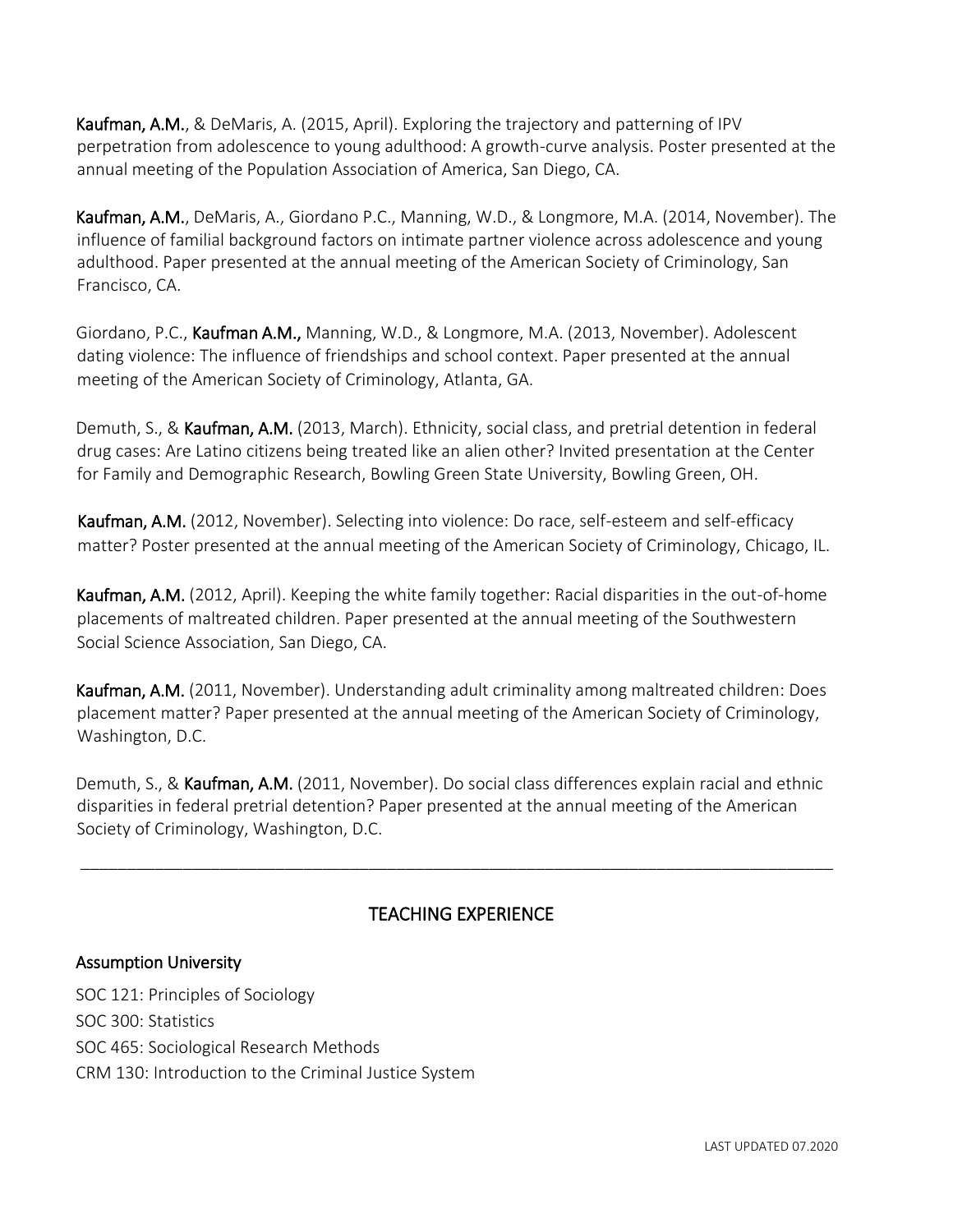CRM 243: Juvenile Delinquency CRM 333: Prisoner Rehabilitation and Reentry CRM 335: Family Violence

#### Bowling Green State University

SOC 2020: Social Problems

## THESIS, INDEPENDENT STUDY & INTERNSHIP SUPERVISION

\_\_\_\_\_\_\_\_\_\_\_\_\_\_\_\_\_\_\_\_\_\_\_\_\_\_\_\_\_\_\_\_\_\_\_\_\_\_\_\_\_\_\_\_\_\_\_\_\_\_\_\_\_\_\_\_\_\_\_\_\_\_\_\_\_\_\_\_\_\_\_\_\_\_\_\_\_\_\_\_\_

#### Assumption University

Mentor for Alison Joanis, Criminology and Sociology major. PTSD and IPV: Pre- and post-9/11 war veterans' risks for perpetrating violence (Undergraduate Honors Thesis in Criminology and Sociology). Spring 2020 – Present.

Faculty supervisor for Kaitlin Durkin, History and Education major. Independent Study: Family Violence. Fall 2020.

Faculty supervisor for Noah Brown, Criminology and Sociology major. Internship: Connecticut State Police, Eastern District Major Crime Squad. Summer 2019.

Faculty supervisor for Kylie O'Rourke, Political Science and Women's Studies major. Internship: Rape Crisis Studies, Pathways for Change. Spring 2019.

Faculty supervisor for Timothy Tierney, Criminology and Sociology major. Internship: Massachusetts State Police, Fire & Explosion Investigation Unit. Summer 2018.

Mentor for Shannon McMillan, Criminology major. Child maltreatment and teen dating violence: Protective factors and revictimization (Undergraduate Honors Thesis in Criminology). 2016-2017.

#### *Non-supervisory Involvement*

Thesis defense committee member for David Cifarelli, English major. The Sociology of Music and Social Distinctions: P!nk's Career as an Example of Social Linkage. (Undergraduate Honors Thesis in English). Spring 2019.

## PROFESSIONAL DEVELOPMENT

\_\_\_\_\_\_\_\_\_\_\_\_\_\_\_\_\_\_\_\_\_\_\_\_\_\_\_\_\_\_\_\_\_\_\_\_\_\_\_\_\_\_\_\_\_\_\_\_\_\_\_\_\_\_\_\_\_\_\_\_\_\_\_\_\_\_\_\_\_\_\_\_\_\_\_\_\_\_\_\_\_

#### Assumption University

First Year Students Orientation Faculty Workshop. 2015-2018, 2020. Community Service Learning Faculty Workshop. 2015-2019. d'Alzon Faculty Colloquium. 2018.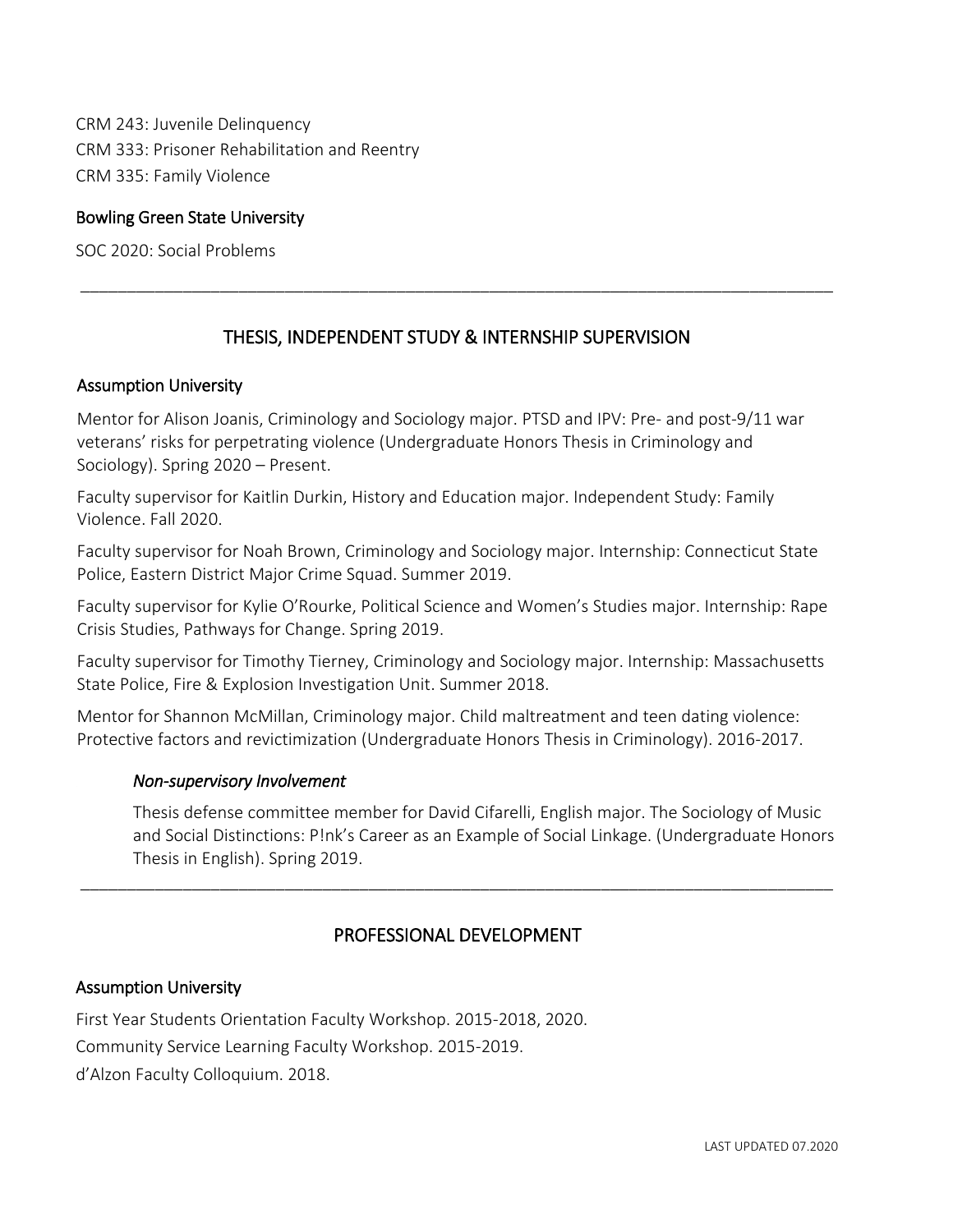Collegium Summer Colloquy, Faculty Fellow. 2018. Teaching and Learning Online Course. 2017.

#### Bowling Green State University

Multiple Imputation for Missing Data in Stata Workshop. 2013. Parental Well-being in Contemporary Families Symposia. 2012. Baby Boomers in the 21<sup>st</sup> Century Symposia. 2011. AddHealth Working Group. 2011. Categorical Data Analysis Workshop. 2011. Social Ties, Crime and Violence Symposia. 2010. Teaching Introduction to Sociology Seminar. 2010.

## PROFESSIONAL & HONORARY MEMBERSHIPS

\_\_\_\_\_\_\_\_\_\_\_\_\_\_\_\_\_\_\_\_\_\_\_\_\_\_\_\_\_\_\_\_\_\_\_\_\_\_\_\_\_\_\_\_\_\_\_\_\_\_\_\_\_\_\_\_\_\_\_\_\_\_\_\_\_\_\_\_\_\_\_\_\_\_\_\_\_\_\_\_\_

American Sociological Association

- American Society of Criminology
- Society for the Study of Emerging Adulthood
- Population Association of America
- Southwestern Social Science Association
- National Academic Honors Society Alpha Lambda Delta
- National Journalism Honorary Society Kappa Tau Alpha

## DEPARTMENT SERVICE

\_\_\_\_\_\_\_\_\_\_\_\_\_\_\_\_\_\_\_\_\_\_\_\_\_\_\_\_\_\_\_\_\_\_\_\_\_\_\_\_\_\_\_\_\_\_\_\_\_\_\_\_\_\_\_\_\_\_\_\_\_\_\_\_\_\_\_\_\_\_\_\_\_\_\_\_\_\_\_\_\_

## Assumption University

Department Assessment, Criminology Program. AY 2019-2020. Faculty Search Committee. AY 2015-2016, AY 2018-2019, AY 2019-2020. Accept Assumption, Department Representative. 2018-2020. Academic Spotlight, Co-Planner/Coordinator. March 2019. Prospective Students Open House, Department Representative. 2014-2018. Majors Fair, Department Representative. 2015-2016. Career Night, Co-Planner/Coordinator. March 2015. Early Action Admissions Event, Department Representative. August 2014.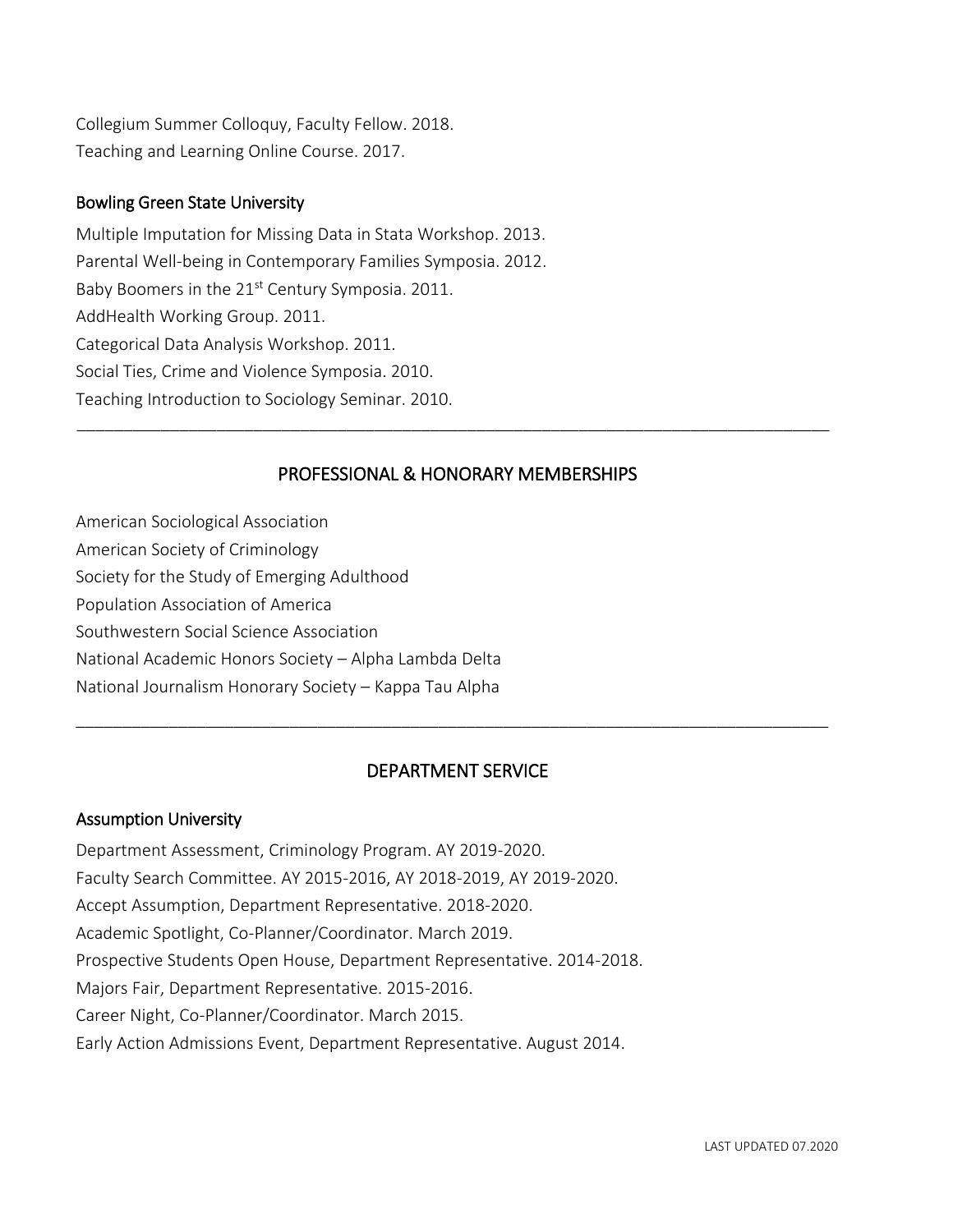#### Bowling Green State University

Graduate Student Senate, Member. 2009-2014. Sociology Graduate Student Association, Member. 2009-2014. Sociology Graduate Student Association, Treasurer. 2010-2012.

#### COLLEGE SERVICE

\_\_\_\_\_\_\_\_\_\_\_\_\_\_\_\_\_\_\_\_\_\_\_\_\_\_\_\_\_\_\_\_\_\_\_\_\_\_\_\_\_\_\_\_\_\_\_\_\_\_\_\_\_\_\_\_\_\_\_\_\_\_\_\_\_\_\_\_\_\_\_\_\_\_\_\_\_\_\_\_\_

#### Assumption University

Institutional Review Board, Chair. 2020-Present. Status and Welfare Committee. 2019-Present. Continuing Education Committee. 2017-Present. Community Service Learning (CSL) Advisory Council. 2015-Present. Faculty Online Development Programming, Department Faculty Advocate. 2020. Faculty Co-facilitator for Model Class Sessions, First Year Student Orientation. 2020. Summer Academic Advisor, First Year Student Orientation. 2015-2018, 2020. Working Group on Experiential Learning. 2020. Institutional Review Board, Committee Member. 2018-2020. Faculty Senate Representative. Fall 2015-Spring 2017, Spring-Fall 2018, Fall 2019. Faculty Development Committee. 2015-2017. Coordinated Community Response Network, Education Subcommittee Member. 2015-2016. Invited Speaker, PAWS Take Back the Night Walk. October 2015, October 2019. ALANA Peace and Equality Forum, Panel Discussant. December 2014. \_\_\_\_\_\_\_\_\_\_\_\_\_\_\_\_\_\_\_\_\_\_\_\_\_\_\_\_\_\_\_\_\_\_\_\_\_\_\_\_\_\_\_\_\_\_\_\_\_\_\_\_\_\_\_\_\_\_\_\_\_\_\_\_\_\_\_\_\_\_\_\_\_\_\_\_\_\_\_\_\_

#### PROFESSIONAL SERVICE

Ad Hoc Reviewer, *Violence and Gender*. 2020-Present.

Ad Hoc Reviewer, *Psychology of Violence.* 2020-Present.

Ad Hoc Reviewer, *American Sociological Review.* 2018-Present.

Ad Hoc Reviewer, *Journal of Child & Adolescent Trauma.* 2018-Present.

Ad Hoc Reviewer, *Journal of Family Violence.* 2018-Present.

Ad Hoc Reviewer, *Social Science Research.* 2018-Present.

Ad Hoc Reviewer, *Victims & Offenders.* 2018-Present.

Ad Hoc Reviewer, *Journal of Social and Personal Relationships.* 2016-Present.